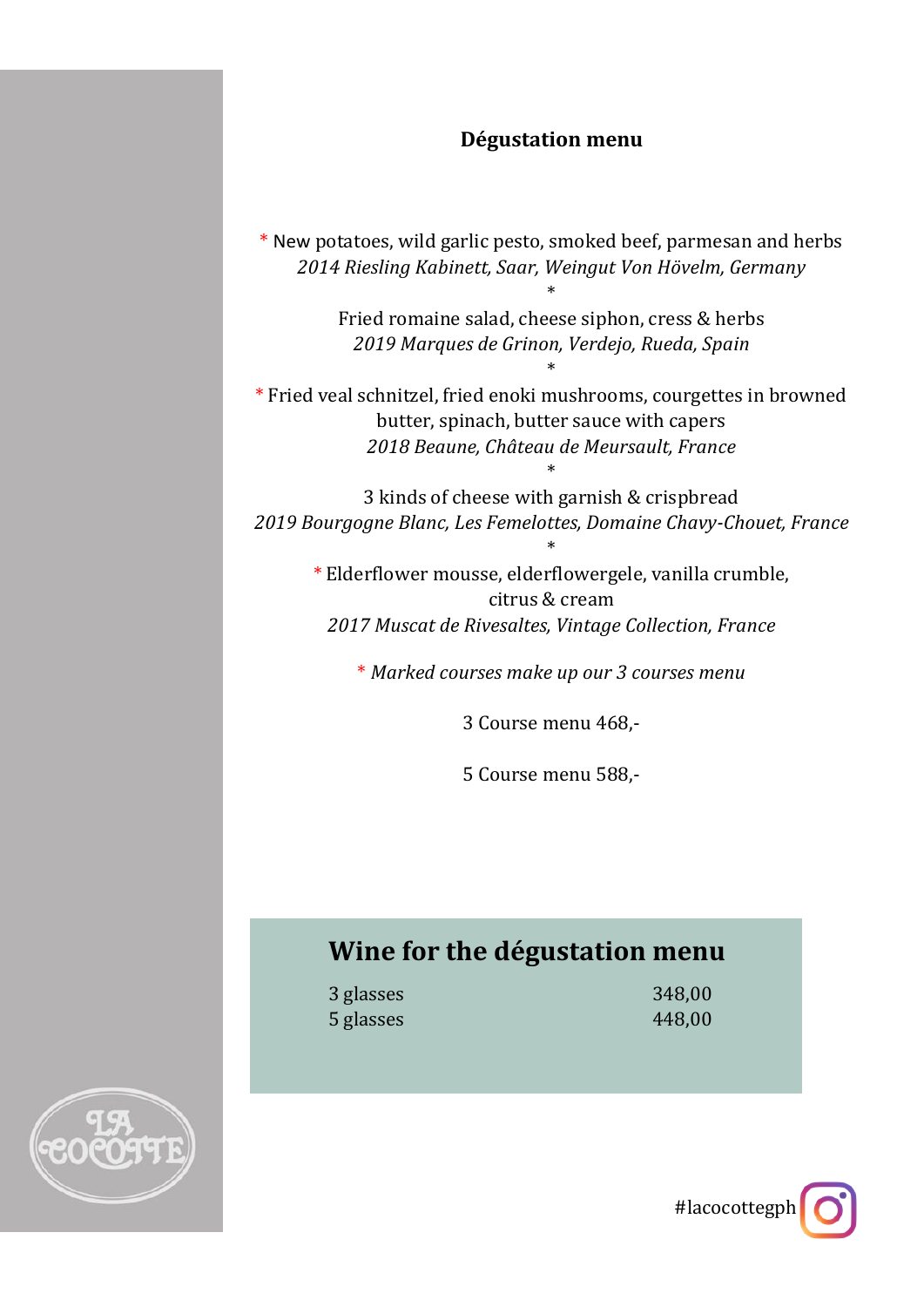### **The small dishes**

| New potatoes, wild garlic pesto, smoked beef,<br>parmesan and herbs   | $128 -$ |
|-----------------------------------------------------------------------|---------|
| Fried romaine salad, cheese siphon, cress & herbs                     | $128 -$ |
| Grilled vegetables, cheese cream and shrimp                           | $128 -$ |
| Lamb tatar, asparagus mayonnaise & crudite,<br>fried panko with herbs | $128 -$ |
| Fried monkfish, asparagus fricassee & herbal oil                      | $128 -$ |
| Salted trout, chervil mayonnaise, radishes & malt                     | 128.-   |

# **The bigger dishes**

| Catch of the day from the sea, grilled asparagus,<br>butter poached carrots, mussel sauce and potatoes                 | $288 -$  |
|------------------------------------------------------------------------------------------------------------------------|----------|
| Fried enoki mushrooms, courgettes in browned butter,<br>spinach, butter sauce with capers                              | $198. -$ |
| Fried veal schnitzel, fried enoki mushrooms, courgettes in browned<br>butter, spinach, butter sauce with capers        | $278. -$ |
| Dry aged Danish beef 300g<br>(Butcher Nielsen, Herlufmagle, Denmark),<br>romaine salad, French fries and herbal butter | $398. -$ |
| Homemade bearnaise sauce                                                                                               | 38       |



#lacocottegph